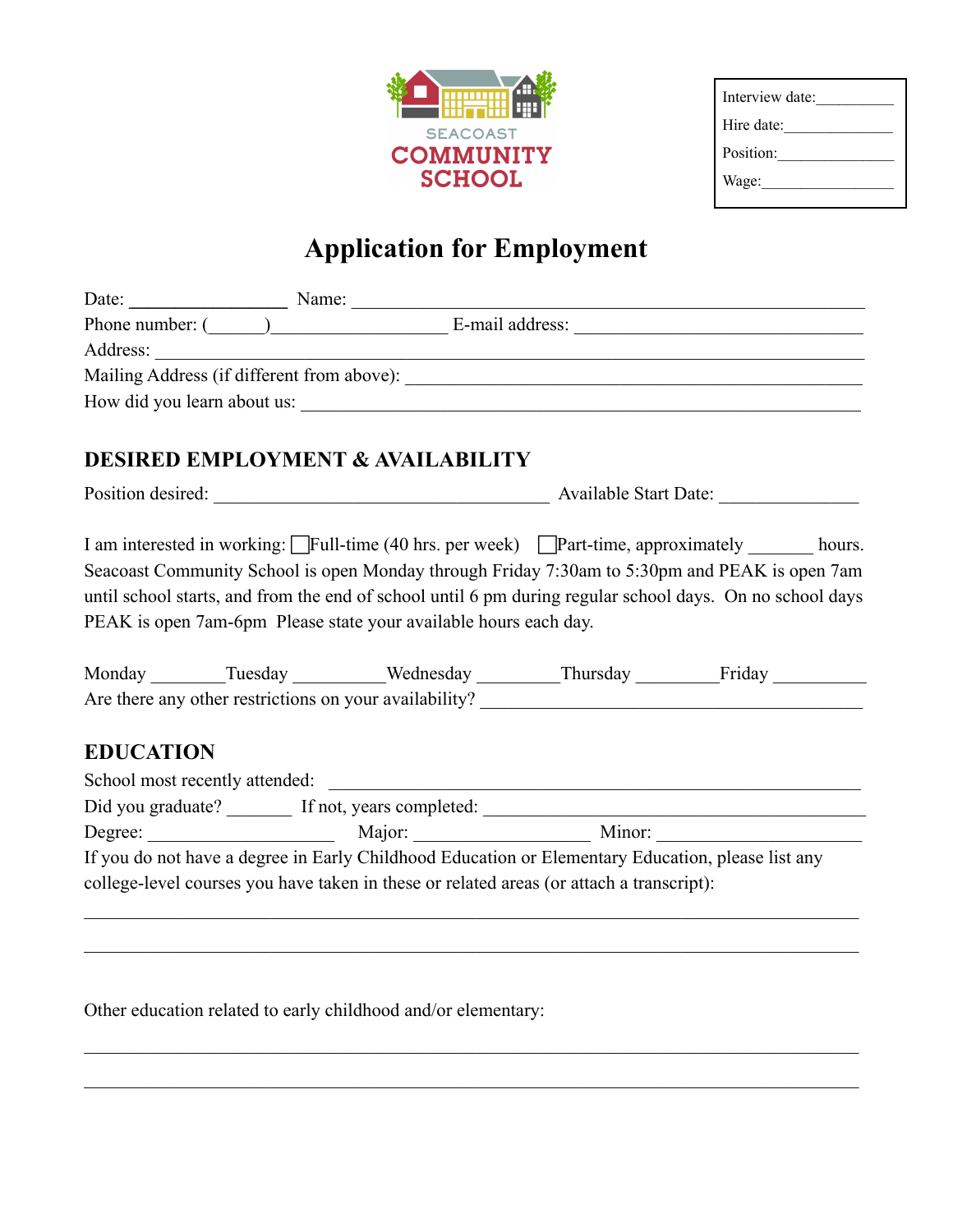## **WORK HISTORY**

Please list your three most recent jobs, beginning with the most recent:

| City $\&$ state:                                                                                  | Phone: |
|---------------------------------------------------------------------------------------------------|--------|
| Dates employed: Position: Position: Salary: Salary:                                               |        |
|                                                                                                   |        |
| Person who can verify employment:                                                                 |        |
|                                                                                                   | Phone: |
| Company: City & state:<br>Dates employed: Position: Position: Salary: Salary:                     |        |
| Reason for Leaving:                                                                               |        |
| Person who can verify employment:                                                                 |        |
|                                                                                                   |        |
| Have you ever been convicted of any crime, including sex related or child abuse related offenses? |        |

Have you ever been convicted of <u>any</u> crime, including sex-related or child abuse-related offenses? If Yes, please explain:

 $\mathcal{L}_\mathcal{L} = \{ \mathcal{L}_\mathcal{L} = \{ \mathcal{L}_\mathcal{L} = \{ \mathcal{L}_\mathcal{L} = \{ \mathcal{L}_\mathcal{L} = \{ \mathcal{L}_\mathcal{L} = \{ \mathcal{L}_\mathcal{L} = \{ \mathcal{L}_\mathcal{L} = \{ \mathcal{L}_\mathcal{L} = \{ \mathcal{L}_\mathcal{L} = \{ \mathcal{L}_\mathcal{L} = \{ \mathcal{L}_\mathcal{L} = \{ \mathcal{L}_\mathcal{L} = \{ \mathcal{L}_\mathcal{L} = \{ \mathcal{L}_\mathcal{$ 

### **OTHER QUALIFICATIONS**

The following are requirements of most child-care jobs at SCS. Do you have any conditions that interfere with your ability to meet these requirements?

- Using eyes and ears to monitor the environment and children's activities to anticipate and prevent accidents or physical conflicts between children and provide for the safety of children?  $\Box$  Yes  $\Box$ No
- Lifting children weighing up to 40 pounds?  $\Box$  Yes  $\Box$  No
- Following a sequence of up to three directions?  $\Box$  Yes  $\Box$  No
- Being punctual and absolutely reliable about coming to work as scheduled?  $\Box$  Yes  $\Box$  No

Describe your work experience (both paid and volunteer) related to the position you are applying for:

What hobbies, skills or interests do you possess that might benefit children?

What are your major objectives for children in early and/or elementary childhood? 1.